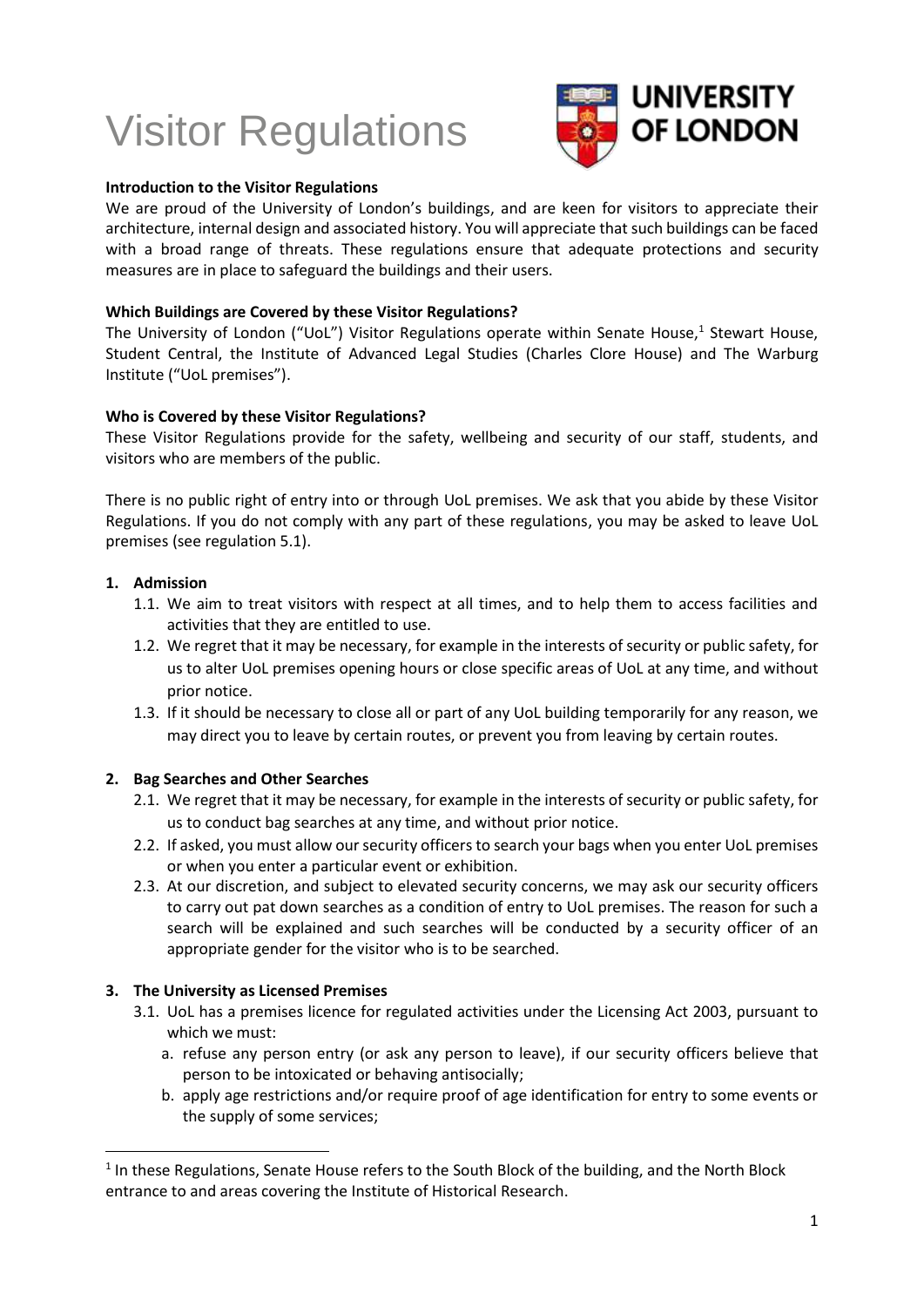- c. limit the number of people permitted into our premises at any time; and/or
- d. refuse to serve alcohol or to supply other services to any person who is intoxicated or behaving antisocially.
- 3.2. At the end of evening events, you are asked to leave the premises quietly and with due consideration for our residential neighbours.

# **4. Visitor Conduct**

- 4.1. All visitors are expected to conduct themselves in a professional and respectful manner to match the theme and tone of the institution/event they are visiting.
- 4.2. UoL does not abide or tolerate any form of harassment, victimisation or discrimination in any form, including where it is verbal, physical, or on the basis of age, disability, ethnicity, gender reassignment, marital status, pregnancy or maternity, religion or belief, sex, or sexual orientation.
- 4.3. You are asked to be mindful of signs requesting silence outside of rooms where indicated, and to turn your phone to silent during speaker events and in the libraries.

# **5. Security Staff**

- 5.1. Our Security staff are identifiable by their UoL identity passes. They are authorised by UoL to require you to comply with these visitor regulations or any directions given under them. If our security officers believe you are behaving antisocially or that your conduct causes or is likely to cause risk or disturbance to other visitors, to our staff or to property, you may be refused admission to UoL premises, you may be asked to leave, and/or you may be escorted from the premises.
- 5.2. Please be aware that we will not tolerate violence or abuse to any member of our staff, students or other visitors. Failure to cooperate with the lawful directions of our security staff may put you at risk of committing an offence.
- 5.3. Security staff may use body worn cameras where deemed necessary in relation to elevated security concerns. When they are in use, cameras are visible on the staff member using them and highlighted with a badge or sign. Where possible, security staff will announce when their camera is being activated and turned off. All images are managed in line with UoL's CCTV policy which can be accessed through the [Data Protection page](https://london.ac.uk/about-us/how-university-run/policies/data-protection-policy) on our website.

# **6. Parking of Vehicles and Provision for Disabled Visitors**

- 6.1. We do not provide parking facilities, although some sites have limited parking spaces for people with disabilities.
- 6.2. If you have a disability, you and anyone accompanying you may park your vehicle within designated car parks by prior arrangement with UoL's Conference Office.

# **7. Health and Safety**

- 7.1. In the event of an accident, please contact the reception desk of the relevant UoL premises or a member of our staff who will help to arrange assistance.
- 7.2. In the interests of health and safety, you must not:
	- a. smoke anywhere within or at the entrances to UoL premises (and this extends to the use of electronic cigarettes and vaping products);
	- b. sit on any stairs or on parapet walls;
	- c. block or obstruct entrance doors in any way;
	- d. leave any children in your care unattended, or allow them to behave antisocially;
	- e. climb on any part of the building including walls, barriers and columns;
	- f. disregard any safety signs or barriers put in place for public protection;
	- g. disregard fire alarms or any directions for the evacuation of UoL premises; or
	- h. follow (tailgate) any member of staff into a restricted area.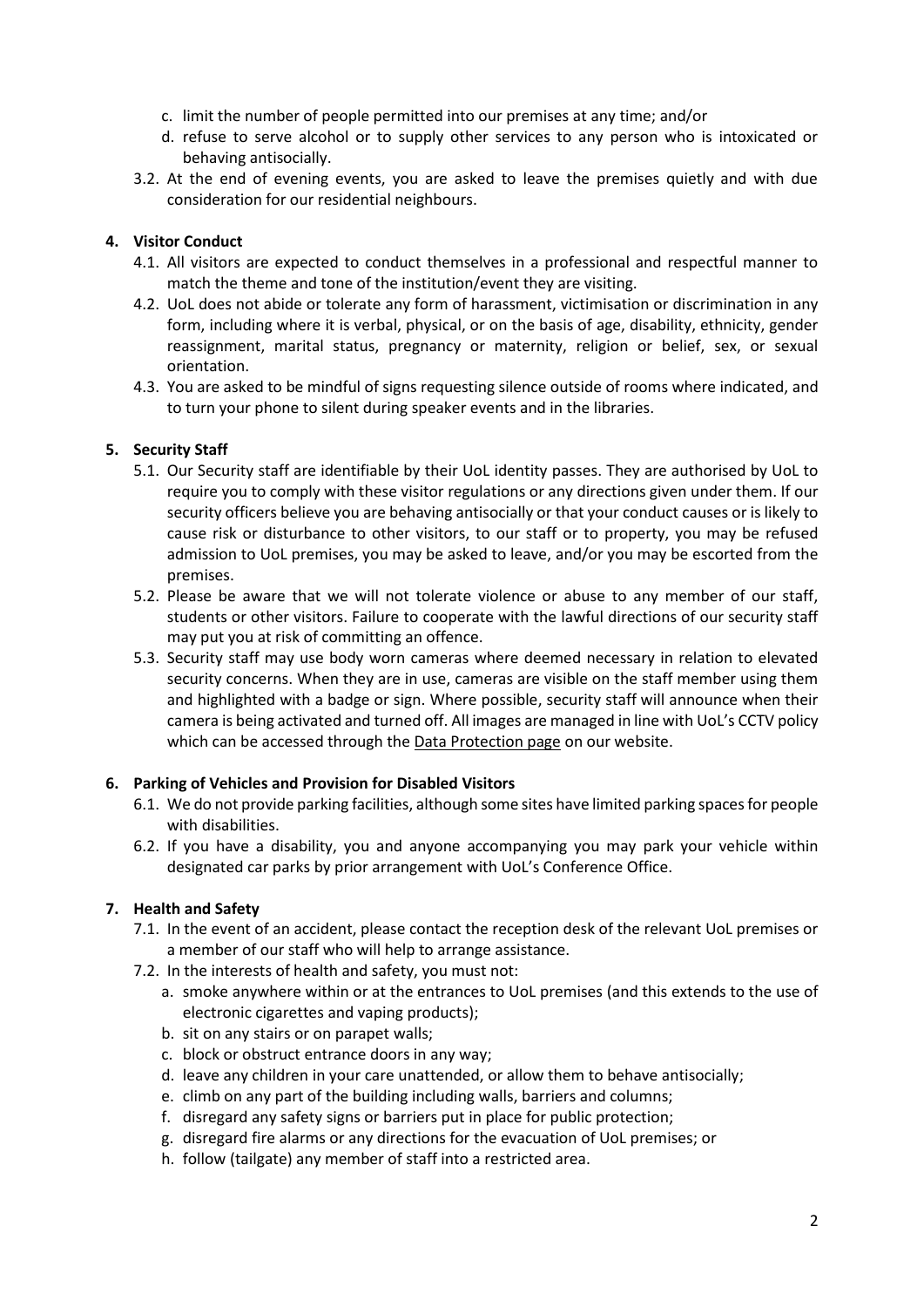# **8. Fire Alarms**

- 8.1. Fire Action Notices displayed throughout UoL premises explain how you should raise the alarm in the event of a fire or suspected fire.
- 8.2. A constant audible alarm signal means that you must evacuate the building and leave by the nearest fire exit immediately. Our staff will ensure you are aware of the alarm and direct you away from any fire-affected areas. If you require help to evacuate UoL premises, you should seek the assistance of a member of our staff.
- 8.3. In the event of a fire evacuation, you should not attempt to retrieve personal possessions from lockers, cloakrooms or study spaces if this will delay your evacuation. Our staff will help to retrieve your items from the premises as soon as possible after the building reopens.

# **9. Access to Restricted Areas**

9.1. If you are found by our staff in a restricted or closed area without authority, you will be required to explain your presence and provide proof of identification. You may also be escorted from UoL premises. Please be aware of regulation 5.1 above.

# **10. Unattended and Lost Property**

- 10.1. Any unattended property on UoL premises is left at your own risk. We reserve the right to have unattended property removed without warning in the interests of safety and security. We will not be held liable if we remove any property that you have left unattended.
- 10.2. If it is handed in to us, we will keep your lost property for three months in accordance with our lost property operating procedure.

# **11. Film, Photography, and Audio Recording**

- 11.1. Except where directed by our staff, where indicated by notices, or during commercial filming activities, you are permitted to use handheld cameras (including phones) with flash, and audio and film recording equipment not requiring a stand, solely for your own private and noncommercial purposes. This includes use in personal, non-commercial social media profiles, blogs and websites provided that no further commercial reuse of the content is permitted by the terms of use of the social media platform or website.
- 11.2. Some events may be photographed and/or filmed. UoL will ensure they or the event organisers have provided advance warning and clear signage to indicate this. If you have any questions or concerns about appearing in images taken at an event please speak to the event organisers.
- 11.3. You must make arrangements in advance with our Conference Office or relevant Institute of the University's School of Advanced Study if:
	- a. you need to use a stand or special lighting or other equipment for filming, photography or audio recording within UoL premises; and/or
	- b. you wish to take any commercial or professional film or photography.
- 11.4. If an individual complains that your photography is intrusive, you may be asked to stop or leave UoL premises. Please be aware of regulation 5.1 above.

# **12. Personal Data**

12.1. UoL is committed to protecting your personal data, and being transparent about the information held about you. The UoL [Privacy Notice](https://london.ac.uk/about-us/how-university-run/policies/privacy-notice) outlines how it handles and uses the data it collects.

# **13. Mobility Scooters, Bicycles and Scooters**

13.1. Visitors using mobility scooters should contact the Conference Team at [conference@london.ac.uk](mailto:conference@london.ac.uk) or the relevant Institute of the University's School of Advanced Study in advance of travel for advice on how to access the event or function that they wish to attend. Information on accessibility is available on our website.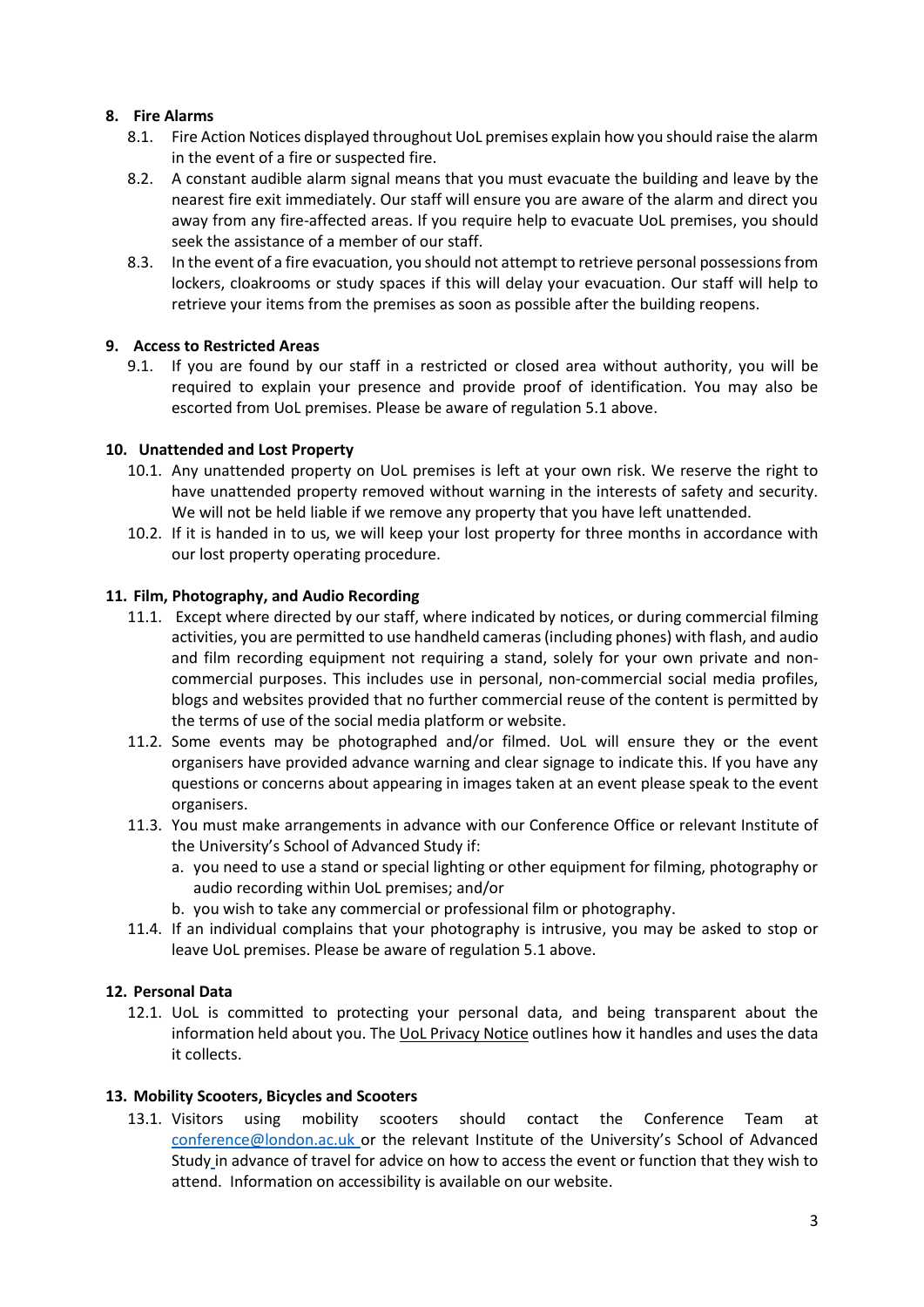- 13.2. You are not permitted to cycle or ride a scooter (other than a mobility scooter where permitted) inside UoL premises or on paved areas within UoL grounds.
- 13.3. You may leave your bicycle in the racks provided at your own risk.

## **14. Animals**

14.1. Animals are not allowed on UoL premises under any circumstance, unless you have a disability, when you may be accompanied by a guide, assistant or companion animal.

## **15. Demonstrations**

- 15.1. UoL recognises the rights to freedom of expression and to peaceful protest. It also has a responsibility to its staff, students and visitors to provide an environment that is free from disruption, intimidation and harassment. Demonstrations are therefore not permitted within, or obstructing the entrance to, any UoL building. Please see regulation 5.1 above.
- 15.2. If you are proposing to demonstrate in the external part of any UoL premises, you should notify Head of Hospitality and Conferencing Services at least 72 hours in advance. UoL may set conditions on such events in the interest of safety, security and other visitors' enjoyment of their visits. If you are planning to demonstrate in the external part of any UoL premises, please be aware of regulation 5.1 above.

## **16. Closed Circuit Television**

16.1. You should be aware that we operate a secure, closed circuit television system throughout UoL premises in the public interest for the protection and safety of our visitors, staff, collection and property. UoL maintains a CCTV policy in line with its data protection obligations. Please see regulation 5.3 for information about accessing this policy.

#### **17. Enquiries**

- 17.1. We welcome enquiries from visitors. You can:
	- a. email [reception@london.ac.uk](mailto:reception@london.ac.uk) or [ials@sas.ac.uk](mailto:ials@sas.ac.uk) for the Institute of Advanced Legal Studies or [warburg@sas.ac.uk](mailto:warburg@sas.ac.uk) for The Warburg Institute.
	- b. leave a message on facebook.com/unioflondon
	- c. tweet @UoLondon
	- d. write to:

The Head of Hospitality and Conferencing Services, University of London Senate House Malet Street London WC1E 7HU

#### **18. Amendments**

18.1. We may change our service provision or amend these Visitor Regulations from time to time and we recommend that you check the UoL websites for our latest visitor information before visiting.

#### **19. Use of UoL Facilities**

19.1. Separate regulations may apply to your access and use of our facilities, such as Senate House Library, any of the libraries and Institutes of the University's School of Advanced Study, and Student Central's Energybase gym. Please check UoL websites for this information before visiting.

#### **20. Complaints Procedure**

20.1. UoL aims to provide excellent service to all the users of UoL premises. However, we recognise that sometimes things can go wrong and we always try to resolve any issues as quickly and